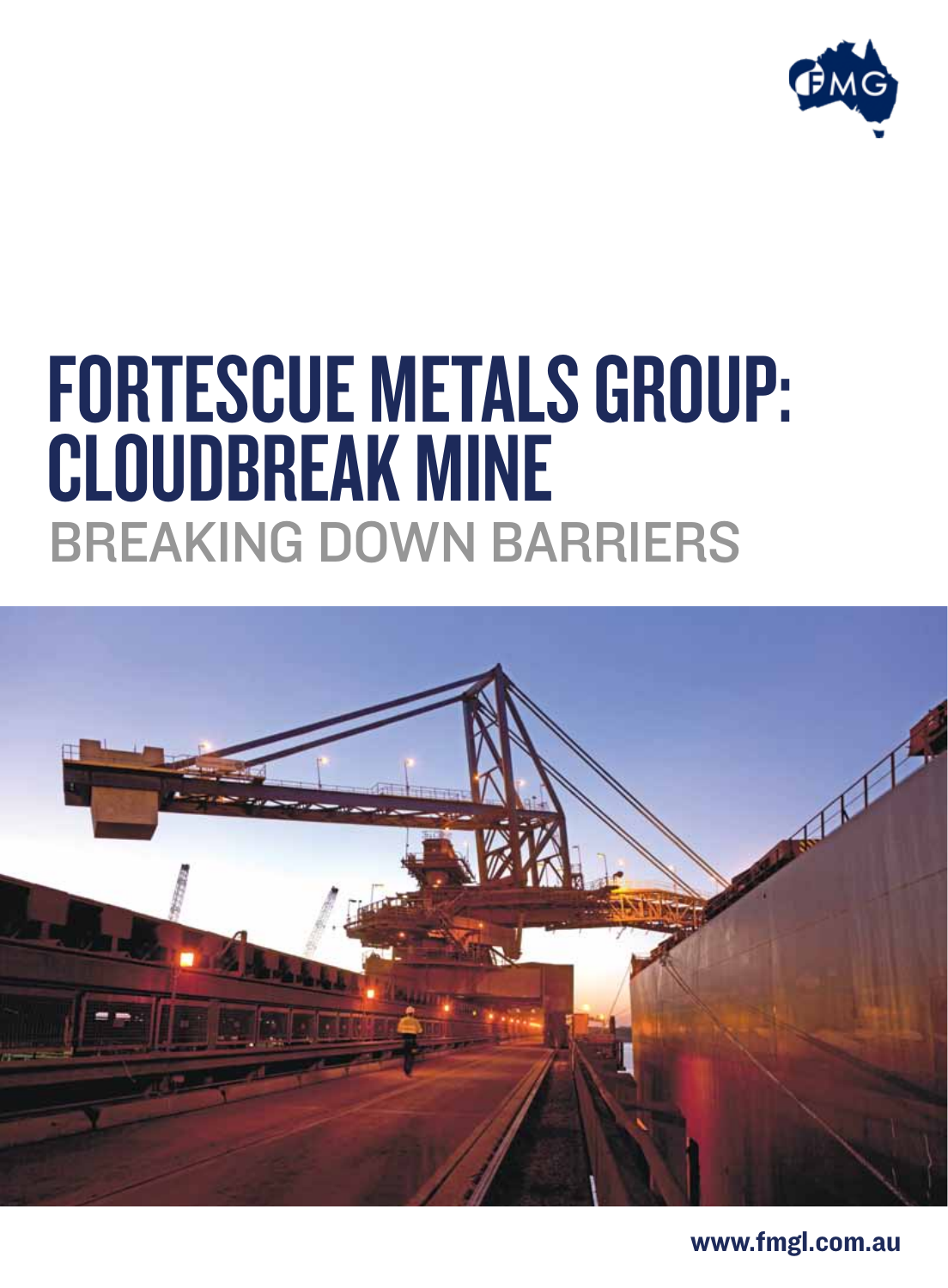# Breaking down barriers

*Fresh into her role as general manager of the Cloudbreak mine, Julie Shuttleworth discusses how Fortescue's approach to business and embracing of diversity in the workforce attracted her to the company, and her goals and objectives for the years ahead*

WRITTEN BY: WILL DAYNES | RESEARCH BY: JEFF ABBOTT

## Fortescue Metals Group - Cloudbreak



<u>emmento difficilis</u>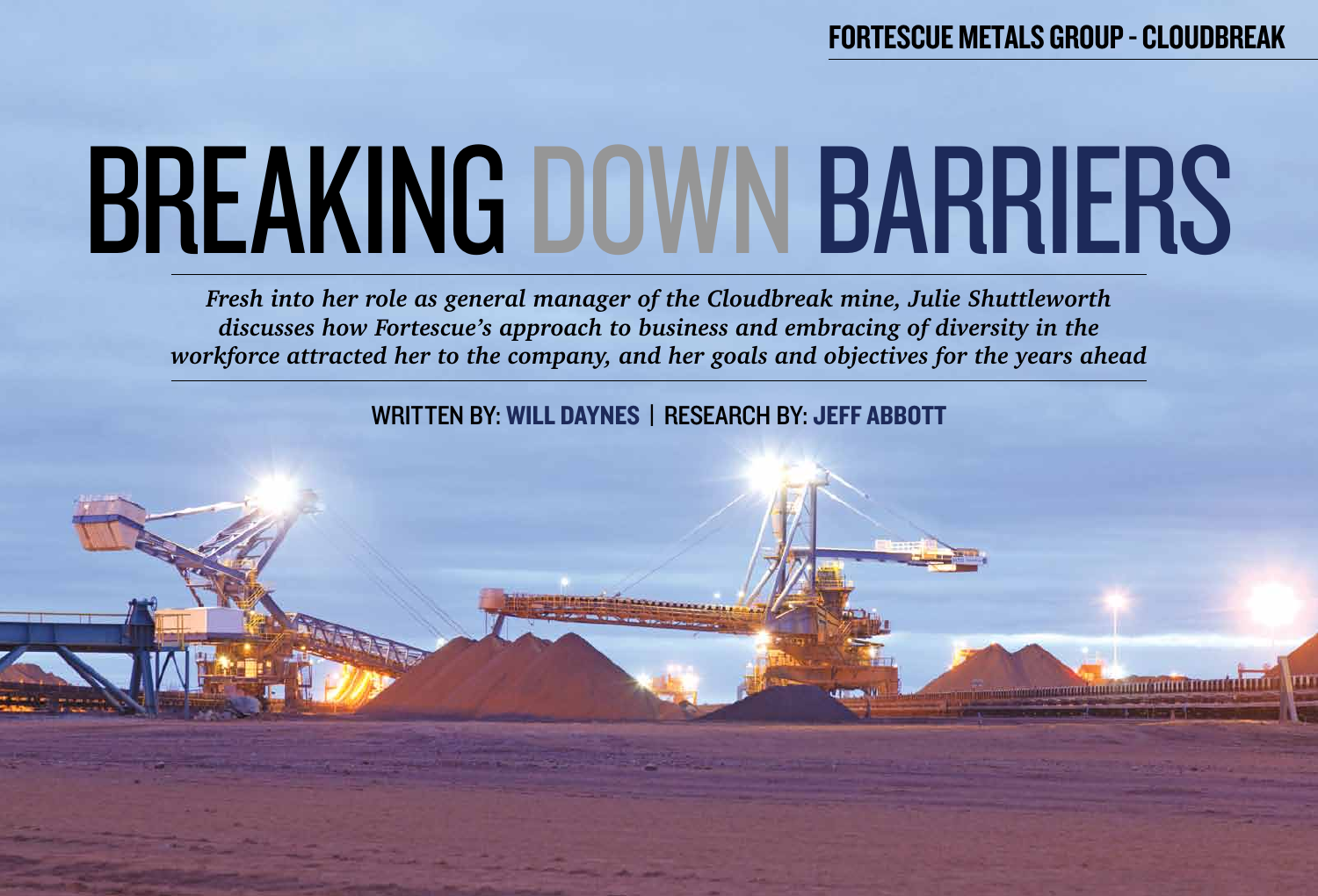**I**<br>I<br>I<br>I<br>I<br>I think it is fair to say that Julie Shuttleworth recognises a great mining development when she sees one. For 13 years Shuttleworth was a part of Barrick Gold, working at various sites in Tanzania and at its Granny Smith mine in Western Australia where, in her role as general manager, she led a team of around 700 people. It was during her tenure at Granny Smith that she would also earn a number of industry accolades, including the title of Australian Mining mine manager of the year in September 2011 and being named among the top ten influential women in mining.

"Having achieved a great deal during my time with Barrick, I reached a point where I wanted to look for a new challenge when it came to my own career development," Shuttleworth tells me. "Fundamentally I was looking for an opportunity whereby I could be general manager of a larger mine site, and preferably one located in Western Australia."

Bearing the aforementioned criteria in mind, the opportunity to take on the role of general manager at Fortescue Metals Group's Cloudbreak mine, located 89 kilometres westsouth-west of Nullagine in the Pilbara region of Western Australia couldn't be more tailored made for Shuttleworth if it tried. It was with this opportunity on the table that she joined Fortescue Metals Group in October 2013.

Cloudbreak was Fortescue's first mine site, making its first iron ore shipment in May 2008. With a workforce of approximately 2,000 employees and around 1,000 contractors, the mine today processes some 40 million tonnes of iron ore per annum. This ore is prepared and refined within the screening, crushing

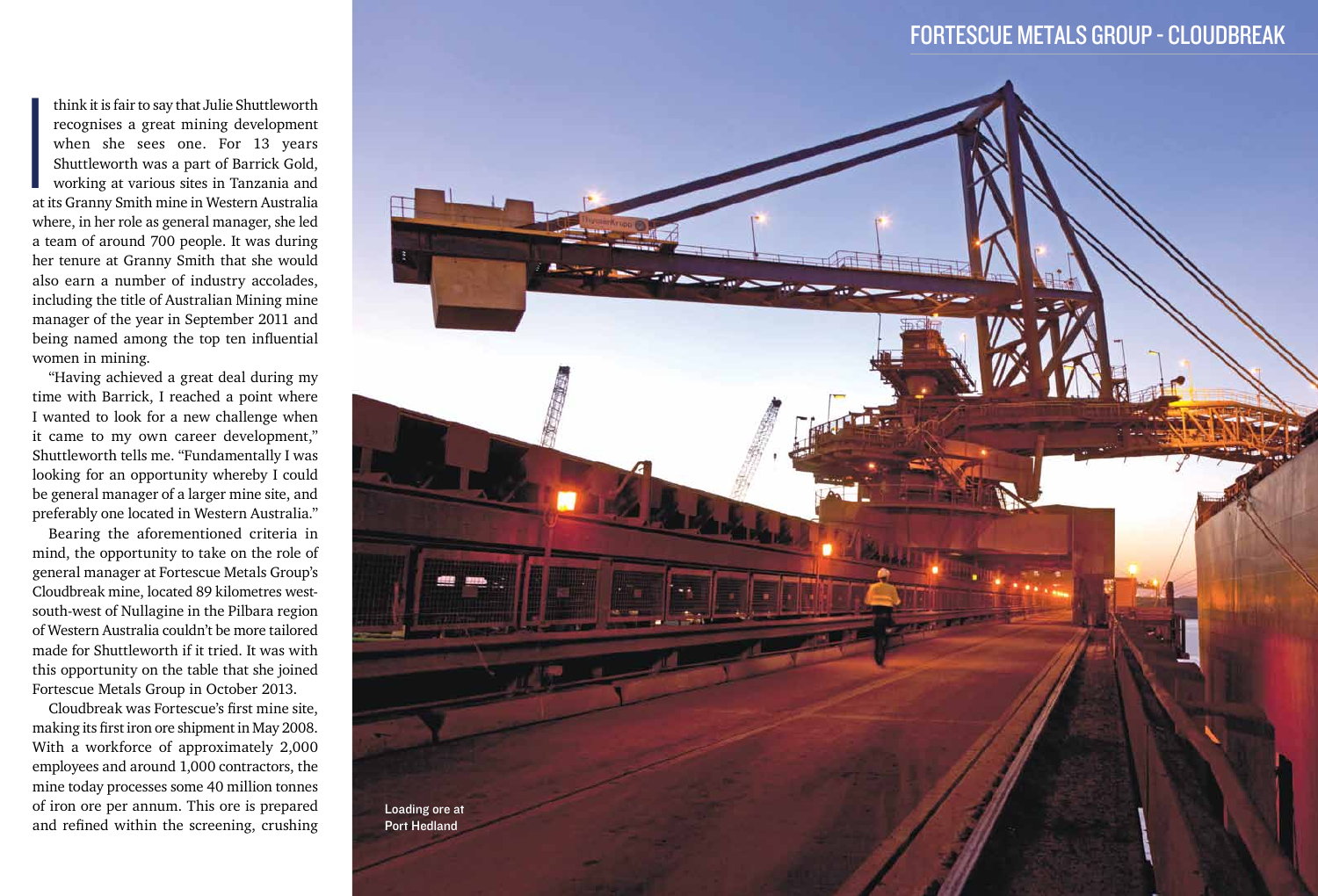"Fortescue as a business has always possessed a strong set of values based on concepts such as family, enthusiasm and empowerment"

mine site," she states. "That is a fundamental requirement for any general manager and I am working constantly with the whole Cloudbreak team, including leadership and safety representatives, to implement greater improvement across the business. The other area of focus for myself is the production side of the mine, particularly working with the processing department to optimise throughput of Cloudbreak's ore processing

facility, while also handling a number of other important ongoing areas such as managing costs and so forth."

This is certainly a good time to be a part of the Fortescue family. In the last five years the group has undertaken a massive ramp up program, bringing online several other mines and thus increasingly the group's total production volumes. This in itself is a huge achievement given the dip in price iron

"One of the main objectives I have is to drive continuous improvement forward Train loaded with ore in the area of safety and health across the



and desand plants based at the Cloudbreak ore processing facility before being stockpiled ahead of transport to port. Meanwhile the site's train load out facility feeds up to 16,000 tonnes of ore per hour onto 2.7 kilometre long trains that make the journey along a custom built railway to unloading facilities based at Herb Elliot Port in Port Hedland.

"My first impressions of Cloudbreak were very positive indeed," Shuttleworth continues. "The first thing that strikes you is the highly positive energy around the place and the go-getting attitude. There is a major emphasis on team work, with everyone from all levels of the workforce keen to help one another. Fortescue as a business has always possessed a strong set of values based on concepts such as family, enthusiasm and empowerment, and those are clearly present at Cloudbreak."

Coming into the fold as general manager at an operating mine was always going to be a challenge in itself, with the most important thing being to hit the ground running and get up to speed with things as soon as possible. Therefore it was all the more important that Shuttleworth came into her first day in the job with a clear set of objectives for the mine.

Nev Power, CEO, and Julie Shuttleworth, GM, in open pit at Cloudbreak

## Fortescue Metals Group - Cloudbreak



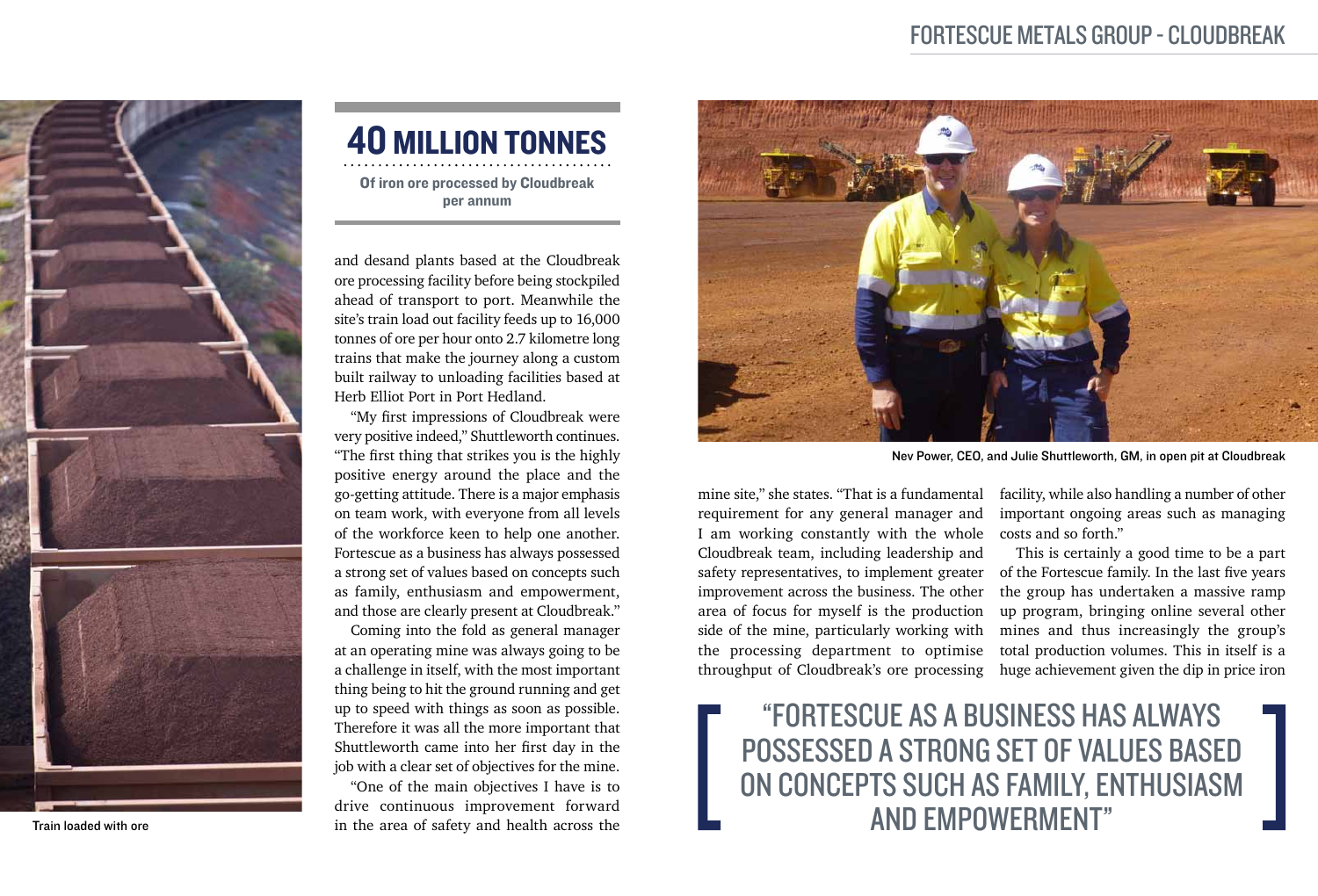

# **IMPROVED PROFITABILITY WITH WÄRTSILÄ<br>GAS & DUAL-FUEL POWER SOLUTIONS**

Wärtsilä's power plants have the highest simple cycle efficiency, even at part loads, thereby reducing operating cost and CO<sub>2</sub> emission. Wärtsilä gas engines are an ideal choice for areas with reliable gas infrastructure. Wärtsilä Dual-Fuel (DF) engines offer fuel flexibility; DF engines operate on natural gas (with only 1% diesel consumption) but can switch to 100% diesel mode in the event of interruption in gas supply.

Our plants provide operational flexibility with multi-unit configuration for high plant availability and reliability. Over 54000 MW of power plant references in 170 countries is a testament to Wärtsilä's proven fast track delivery capability and lifecycle support services.

#### **WARTSILA.COM**



**FCONOM** 

#### Fortescue Metals Group - Cloudbreak

ore suffered in 2012. Despite the pressure this created Fortescue's ongoing success once again highlighted that a flexible and adaptable business will invariably be able to weather challenging times. 2012. Despite the pressure<br>ortescue's ongoing success<br>hlighted that a flexible and<br>ess will invariably be able to<br>uging times.

Fortescue also holds the distinction of being one of the biggest supporters of Aboriginals in Australia, leading the way in the employment of Aboriginal people and the contracting of Aboriginal run companies. Two months prior to Shuttleworth joining the business,  $\frac{1}{2}$  in August 2013, Fortescue announced that it has reached its target of awarding \$1 billion in contracts and sub contracts to Aboriginal businesses by the end of 2013, a target that had been set in 2011 and was achieved six months ahead of schedule. Fortescue also holds the distinction of being<br>one of the biggest supporters of Aboriginals in<br>Australia, leading the way in the employment<br>of Aboriginal people and the contracting<br>of Aboriginal run companies. Two months<br>pr

WÄRTSILÄ

with multi-unit configuration provide high availability; units can be started and stopped according to load demand without impacting the maintenance schedule. Wärtsilä Dual-Fuel (DF) engines offer fuel flexibility; DF engines operate on natural gas (with only 1% diesel consumption) but can switch to 100% diesel mode in the event of interruption in gas supply. In addition to the technical advantages, our fast track deliveries of complete power plants, together with longterm operation and maintenance agreements, provide our customers with complete solutions– in urban areas as well as in the most demanding remote environments.

Wärtsilä Power Plants is a leading global supplier of power plants of up to 600 MW operating on various gaseous and liquid fuels. Our portfolio includes unique solutions for flexible baseload, peaking, industrial self-generation, reserve and load-following power generation, as well as for balancing intermittent power production. Wärtsilä Power Plants also provides LNG terminals and distribution systems. High efficiency of Wärtsilä engines, even in hot, high and dry conditions, results in substantial reduction in fuel consumption thereby improving profitability. Wärtsilä engines have high load acceptance capability, a feature which is required for starting of large loads in remote mining operations. Wärtsilä power plants

#### Wärtsilä Australia Pty Ltd

48 Huntingwood Drive, Huntingwood, NSW 2148 Australia, Tel. +61 2 9672 8200 Email: wartsilapowerplants.wau@wartsila.com

#### www.wartsila.com

## WÄRTSILÄ POWER PLANTS



**First train from Solomon mine**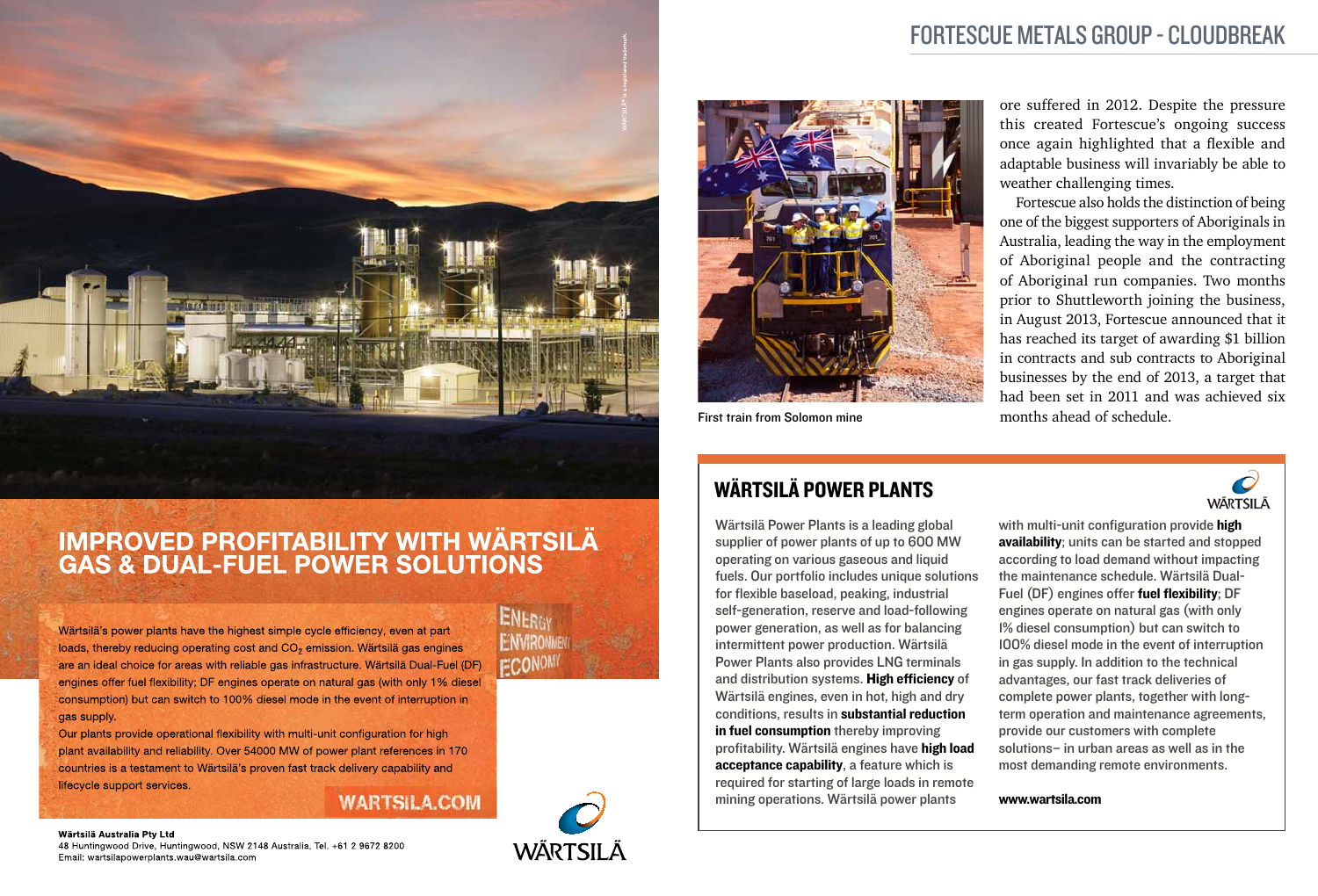In the months since Shuttleworth entered the general manager's office at Cloudbreak these efforts have continued with January 2014 seeing Fortescue reach the \$1.5 billion milestone, a feat it achieved by awarding a further 145 subcontracts to Aboriginal businesses.

"Fortescue recognises the importance and great benefits gained from employing Aboriginal people and subcontracting work out to their businesses," Shuttleworth enthuses, " Fortescue has always believed in

> Vocational Training and Employment Centre (VTEC) in South Hedland and established a second centre in Roebourne in 2010. Together, they have assisted more than 1,000 people. Fortescue's VTECs aim to break down employment barriers for Aboriginal people, identifying job opportunities within Fortescue and its contractors, and then developing courses in partnership with various training organisations to equip people with the right skills. All successful graduates from the program are guaranteed a job. An average of 150 – 200 Aboriginal people graduate from Fortescue's VTECs every year, the vast majority of whom are local Traditional Owners.

the benefits of having a diversified workforce, one made of up of men and women who can bring different backgrounds, experience and ideas to the table."

At the end of January 2014, 525 employees of Fortescue were Aboriginal, 13 percent of its total workforce, while a further 450 were employed by contractors. More than 250 of Fortescue's Aboriginal employees living in the Pilbara region also receive housing assistance. Since 2006, Fortescue has had in place a

"Fortescue recognises the importance and great benefits gained from employing Aboriginal people and subcontracting WORK OUT TO THEIR BUSINESSES"

> Environmental awareness is another big theme within the group, understandably given the remote nature of its operations. As well as having reclamation and waste material programs in place, arguably the most important area of importance at Cloudbreak comes in the form of water management.

> "When mining a resource like Cloudbreak one of the things you need to do is pump out the groundwater within and around a pit before you can mine it," Shuttleworth says. "Rather than this water being lost, we transfer the pumped out groundwater into a nearby aquifer downstream from the mine itself.

Fortescue's managed aquifer recharge

Cloudbreak OPF and product stockpiles



VTEC Aboriginal graduation in Port Hedland



## Fortescue Metals Group - Cloudbreak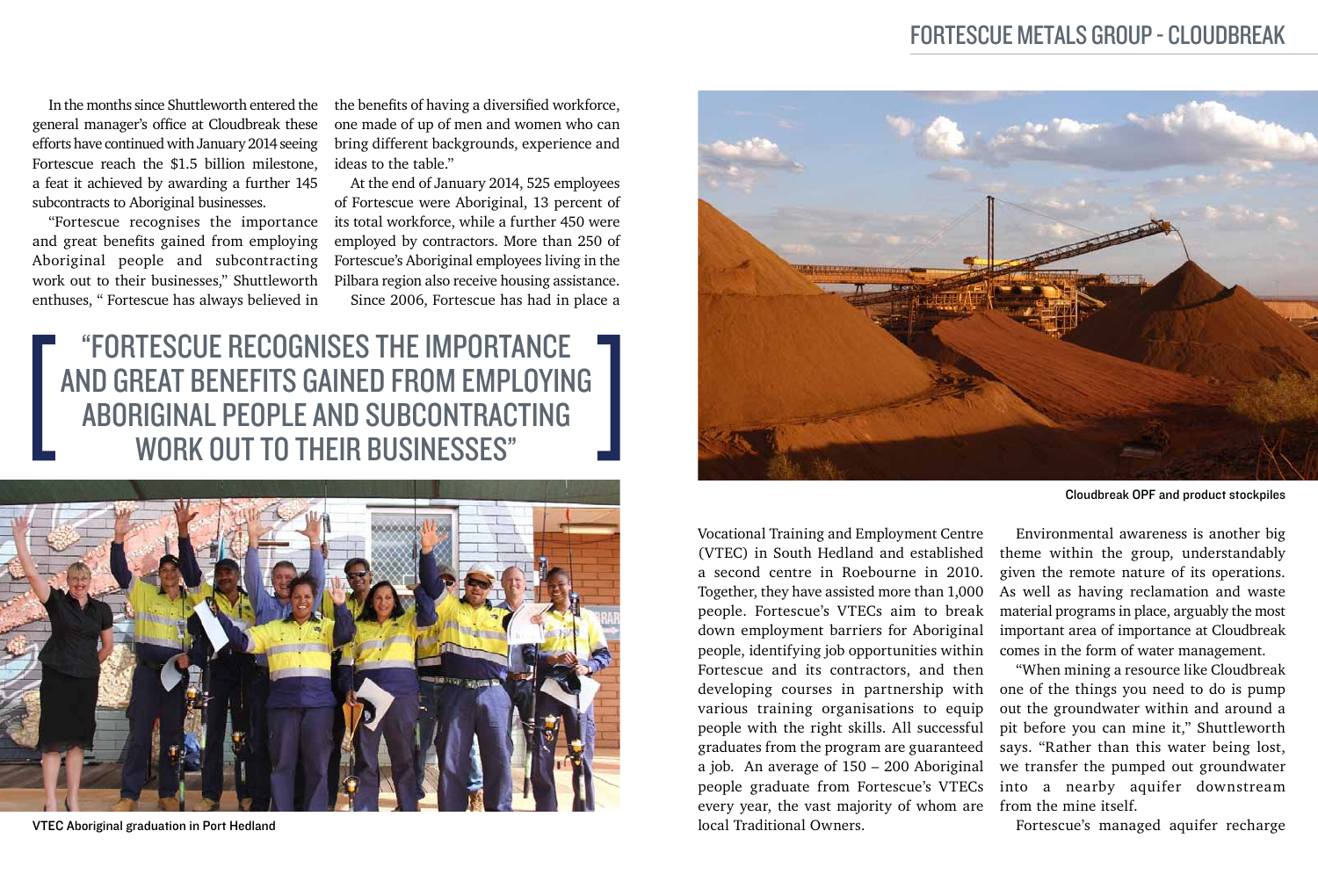system is called Papa Warringka, which is Nyiyaparli for 'water in the ground' has been operational since 2008 at Cloudbreak and since 2011 at the neighbouring Christmas Creek site. As well as conserving valuable brackish water it also helps to mitigate environmental impacts associated with surface discharge and groundwater level drawdown. Such has been its success that the innovation was awarded with the International Water Association's prestigious Global Innovation Award for Water Management and Infrastructure.

of mine as well."  $B =$ 

Turning back to Shuttleworth, I ask her what her goals are for the rest of 2014 and beyond. The response is instant and shows a clear strategy in place that will help shape the immediate future for the Cloudbreak mine.

"In addition to ensuring we continually improve our safety performance and field leadership within our workforce, I also want this to be the year we increase throughput and reliability of the ore processing facility, reduce our operating costs through various initiatives and increase our own Aboriginal work force from 200 to 300 individuals," she concludes. "From a longer term perspective it is about looking at optimising grades of material we send to ore and reduce what we send to waste. In doing so we will not only increase efficiencies across the business, but ultimately extend the life



www.fmgl.com.au